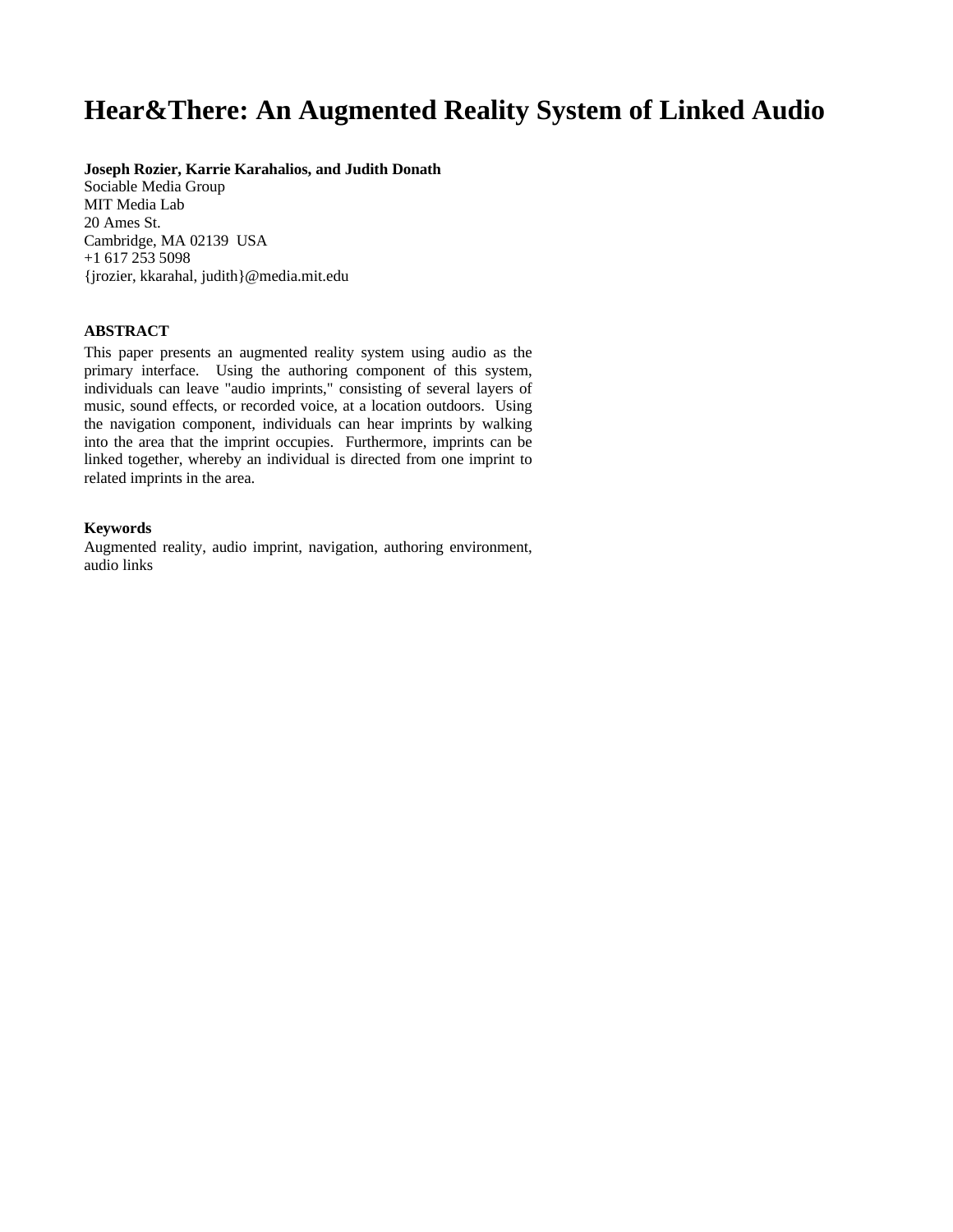# **Hear&There: An Augmented Reality System of Linked Audio**

**Joseph Rozier, Karrie Karahalios, and Judith Donath**

Sociable Media Group MIT Media Lab 20 Ames St. Cambridge, MA 02139 USA +1 617 253 5098 {jrozier, kkarahal, judith}@media.mit.edu

### **ABSTRACT**

This paper presents an augmented reality system using audio as the primary interface. Using the authoring component of this system, individuals can leave "audio imprints," consisting of several layers of music, sound effects, or recorded voice, at a location outdoors. Using the navigation component, individuals can hear imprints by walking into the area that the imprint occupies. Furthermore, imprints can be linked together, whereby an individual is directed from one imprint to related imprints in the area.

### **Keywords**

Augmented reality, audio imprint, navigation, authoring environment, audio links

# **INTRODUCTION**

Augmented reality (AR) systems are designed to enhance the known physical environment. Typically, this is done by aligning an overlay of a virtual world onto the physical world. Most overlays used in augmented reality systems consist of video, audio, or a combination of the two. AR differs from the completely immersive world of virtual reality (VR) in that users are able to maintain the context of their surrounding environment, while still obtaining the benefit of additional sensory input and information.

*Hear&There* uses sound overlays to allow users to leave personal imprints that are associated with a particular location in physical space. An author creates a sound and embeds it at a location using an authoring toolkit. An individual can then hear that sound while he or she is traversing the designated location. *Hear&There* approaches augmenting the space with an emphasis on social interactivity. Unlike most systems, the users of the system create the augmented content of the space. A simple, yet flexible authoring system is thus an integral part of *Hear&There*. Furthermore, *Hear&There* does not require adding any physical objects (such as tags) to the environment. This makes it particularly useful in the augmentation of public spaces.

There are several fundamental issues we are addressing with *Hear&There*. How do we define an audio imprint? How do we embed it in a space? How are we made aware that it exists? How can we link sounds to compose a coherent path for users to navigate freely?

# **PREVIOUS WORK**

Enhancing a space with audio is not new. Many museums today offer cassette tapes that direct a user through an exhibit while providing additional information about the various pieces of art. This approach is linear and somewhat inflexible: the user follows the guide on the tape and cannot stray to a different path. Bederson [1] built a prototype augmented reality system for museums that went beyond the traditional cassette-based systems by allowing for non-linear browsing. Using Bederson's system, the curators of a museum could place electronic transmitters above pieces of art, and then store audio information about each piece of art on a minidisk. As patrons using the system walked near one of the tagged pieces of art, the appropriate audio was recalled from the minidisk and played back through the patron's headphones.

Both of these approaches have some advantages. With the cassette tape, presumably a curator has taken the time to arrange a tour in a meaningful manner, making the order of the exhibit, as well as the content, an integral part of the presentation. With Bederson's system, the material is also created beforehand. However, the user can move back and forth, linger, and create his or her own tour. The visitor to a museum can now make the museum visit a very personal experience.

Another AR system that influenced *Hear&There* is the *Touring Machine* [2]. This is a visual AR system designed to explore an urban environment, specifically, the Columbia campus. Using this system, individuals are provided with information about the buildings he or she encounters on a walk through Columbia. Context sensitive web pages are accessible via a handheld display. An important contribution of *The Touring Machine* is its reliance on the global positioning system (GPS),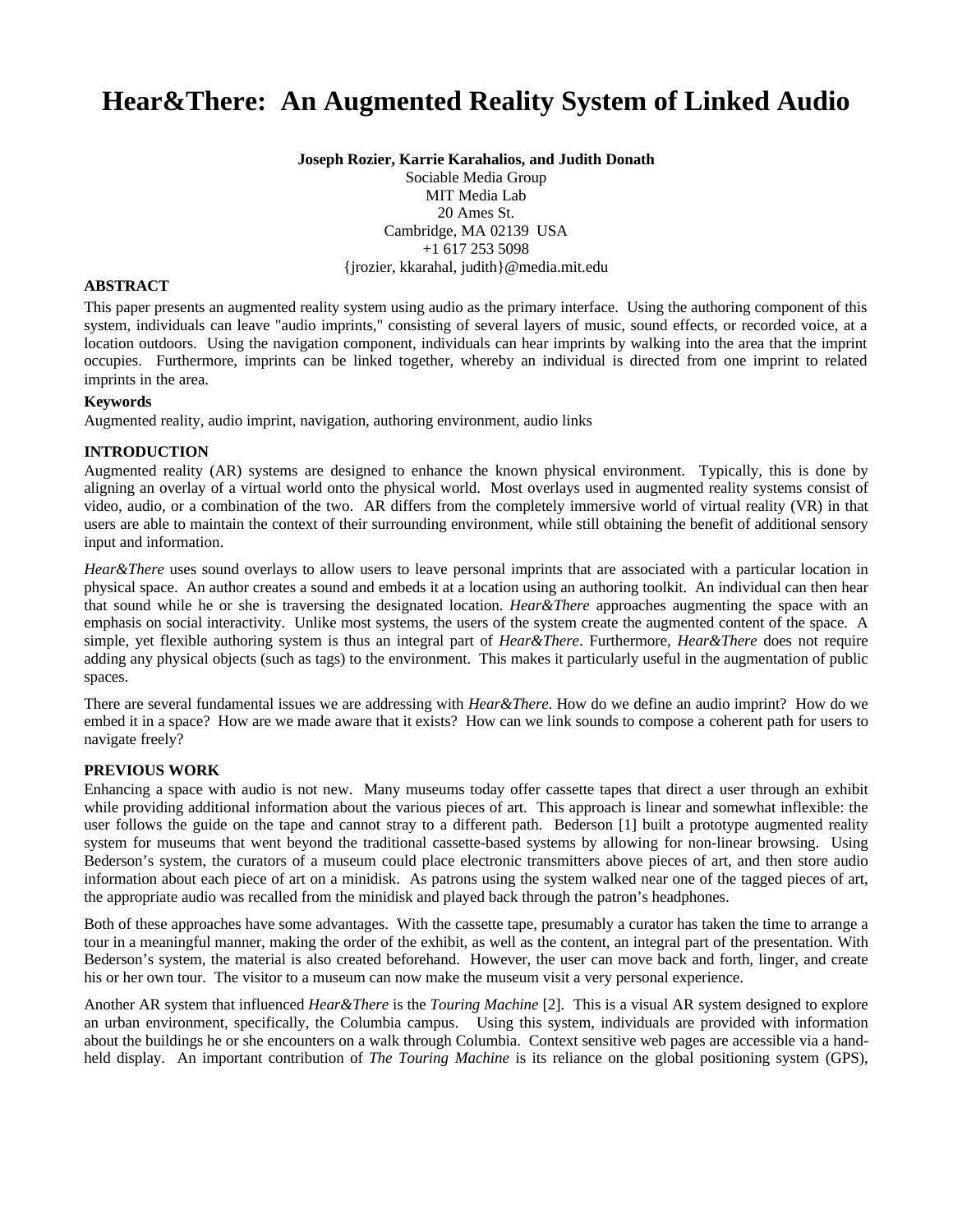which removes the need for placing physical tags in an area. GPS therefore allows greater flexibility in placement of augmented information.

One issue with the *Touring Machine* that we investigated in *Hear&There* is how much attention an augmented reality system should grab from the user. The goal of AR is to provide a layer of information over the real world. Determining how much this layer should distract from the real world is an important question in any AR project. In *The Touring Machine*, the textual information overlaying buildings and the hand-held device may become overly distracting. Because *The Touring Machine* was created as a way to provide information to newcomers, this approach may be appropriate. However, in *Hear&There* we attempted to make the AR layer a more subtle and integral part of the environment.

Most previous work in augmented reality has focused on the experience of the end-user. Content creation has been left to the designers of the system (as in *The Touring Machine*) or to professionals (as in Bederson's system). In *Hear&There*, allowing the users of the system to create content for the system was an important goal from the beginning. As a result, we have viewed the system as a tool that individuals can use to enhance an environment, rather than as a tool to provide particular information to end-users.

### **HEAR&THERE**

*Hear&There* is being developed within a larger exploration of audio augmented reality. Many of the technical and design challenges, such as creating user-location triggered sounds or evaluating the importance of directional audio, are common to all of our applications. *Hear&There* focuses on the *in situ* placement of oral histories and reflections; this scenario emphasizes the development of a navigational system (for exploring a series of related stories) and an easy to use authoring environment.

The space currently used for developing *Hear&There* is a courtyard adjacent to the Media Laboratory. It is a locale that is frequently used by members of the community and it allows for casual encounters for it is also a throughway of the campus. Finally, it is an area that is constantly evolving: seasonally and architecturally. It is ripe for historical perspectives as well as reflection to those who visit it frequently.



*Figure 1. On the left is a GUI representation of the augmented environment. (E15 is the Media Laboratory.) The semi-transparent circles represent sound imprints. On the right is a photograph of the area we are augmenting, from the perspective of the Media Lab.*

#### **The Sound Imprint**

The basic unit in *Hear&There* is the sound imprint. The sound imprint is a multi-layered, customizable collection of sounds that can be placed in a space. An important design consideration for the sound imprint was utilizing the precision afforded us by technology that can provide the location of the user within tens of centimeters of his or her actual location. Audio AR systems such as [1, 3] could determine if the user was directly in front of an object or in a given room. The higher resolution available in *Hear&There* allows one to experiment with nuances of sound that were not previously possible.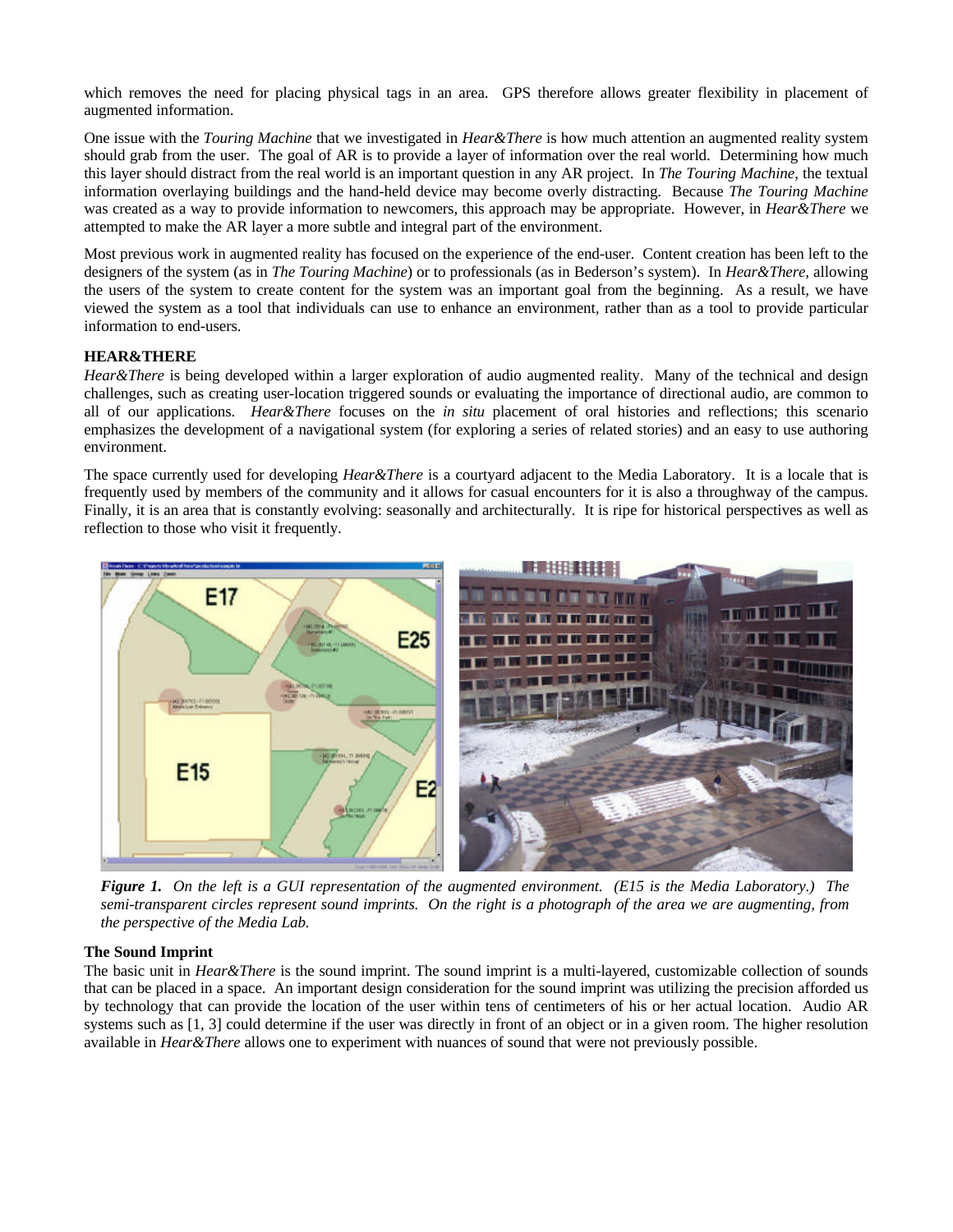The imprint consists of a single primary sound, with other audio braided into the periphery. These braids of audio overlap the imprint, with each braid of audio shifting into and out of prominence. The use of braided audio in addition to the primary sound allows for the creation of highly individualized imprints. For example, the primary sound may be the reflections of an individual on the nearby architecture. The author's favorite classical music could then be braided around the edge of the reflections.

It is important to note that most properties of these imprints are adjustable. The amount of braiding that occurs, whether the audio loops or plays once, and even whether a braid exists or not is left up to the author. The intention of our project is not to determine what is or is not an ideal imprint, but rather to provide the underlying structure and leave the form up to the person creating the imprints. This is similar to HTML (Hyper-Text Markup Language), in which the tools are provided for individuals to make a web page, but it is up to the author to make the web page interesting.

## **Navigating**

To browse the sound imprints, the user carries the navigation toolkit as he or she travels through the augmented space. The toolkit, shown in Figure 2, consists of a pair of headphones with a digital compass attached, a laptop, a PalmPilot, a GPS receiver, a battery, and a microphone. Using the information from the GPS and the digital compass, the Hear&There system is able to determine the location and head position of the user with a high degree of accuracy. As the navigator encounters a sound imprint, he or she hears the imprint's audio. Because the head position is known, the sound can also be spatialized, which makes the sound "appear" to be coming from a particular location in space.

To aid the user in movement through a space, a PalmPilot is provided. The PalmPilot can show the distance and direction to imprints in an area. It is important to note that the information supplied on the PalmPilot is not necessary to use the system. Rather, it provides information that can aid the traveler through the augmented space. In future implementations, we will provide other, audio-only cues to the user about the presence of imprints in an area (such as "sound beacons" emanating from the center of the imprints). Both of these systems may be unnecessary for the bulk of users, as many people may wish to simply wander around an area and seek out the imprints without any help from the system.

Perhaps the biggest technical challenge in the navigation system we use is accurately sensing the position of an individual. We are currently using a GPS receiver to determine positioning. Using a system such as GPS is convenient for it allows for arbitrary positioning of sounds. The space does not have to be specially prepared with IR tags or other beacons. A sound can be placed on a busy



*Figure 2. The navigation toolkit, including a GPS receiver, a laptop computer, headphones with an attached digital compass, and a PalmPilot. Because the highaccuracy GPS receiver is rather bulky, we have placed it on a luggage cart that the user can roll around the environment.*

street, by a statue, or at an arbitrary location in a field. Some of the drawbacks to GPS are that it can only receive signals outdoors and that it does not provide a consistent unique position. Upgrading to a real-time kinematic (RTK) GPS receiver dramatically increases the precision from stand-alone GPS. Further inconsistencies in position are accounted for in software. The emphasis of navigating with *Hear&There* is on the perceptual interface and not the computing and hardware behind it.

#### **Authoring**

Many AR systems have been developed for navigating spaces. It is rare to find one that also allows the user to easily create or modify a space [4]. With most systems, one must view or listen to material created by others. It would require programming experience and extensive knowledge of the internal structure of the AR system to create a new environment.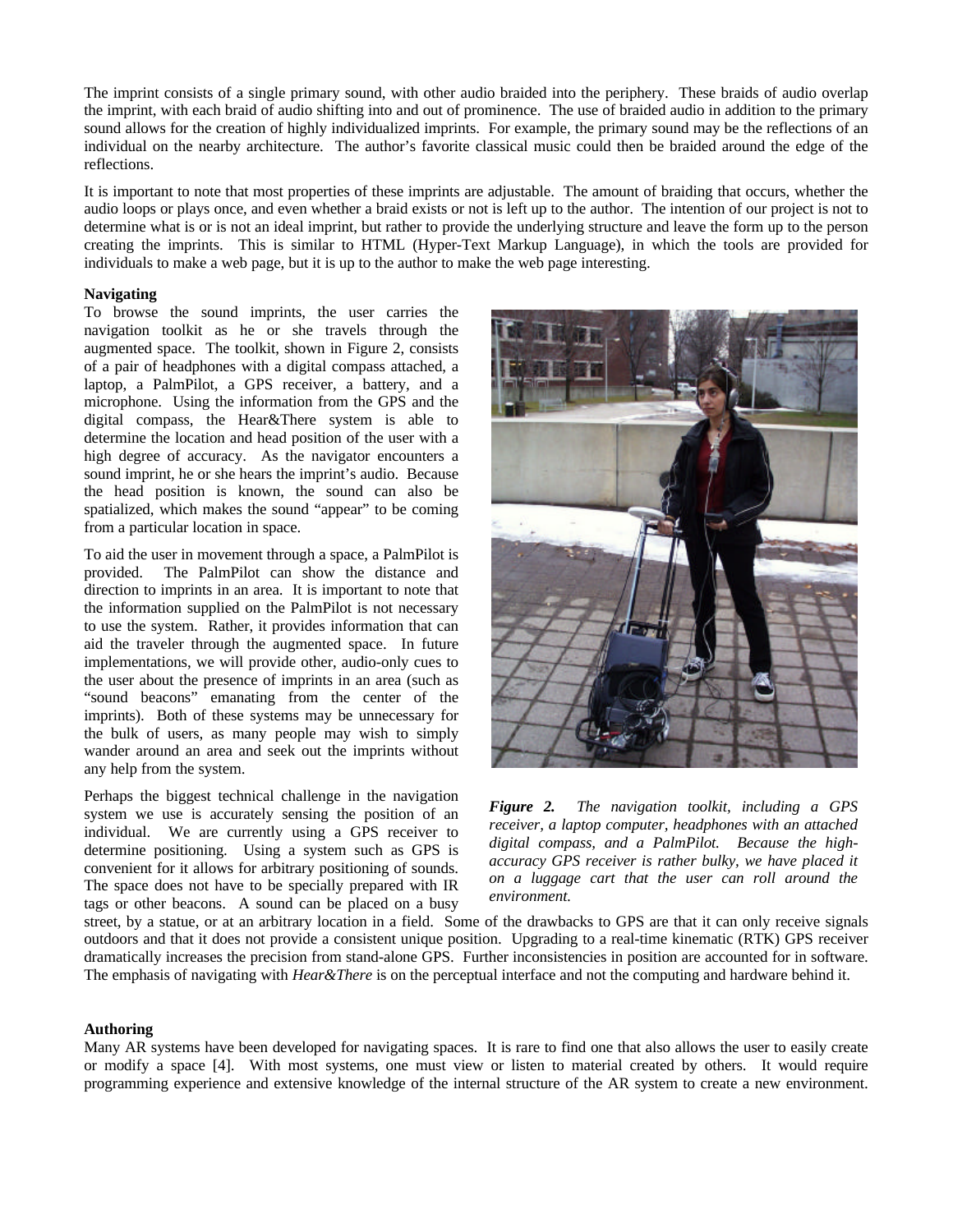The goal with the authoring component of *Hear&There* was to create a simple tool that would allow an individual to build his or her own audio overlay on a physical space. That is, to allow one to record sound, place sound in the space, and then modify it or rearrange it quickly and intuitively.

The authoring component consists of a graphical user interface (GUI) and a mobile authoring device. The authoring GUI allows for far more options than a user might want on a brisk walk. The intention here is that the user will record the audio clips in the spots he or she chooses in the courtyard, and will later refine the spots using the graphical interface.

Figure 1 depicts the graphical user interface for the authoring component. It consists of a map of the Media Lab courtyard with superimposed sound imprints. This tool has two modes: a draft mode and a demo mode. The draft mode allows the author to create a new sound imprint, place it on the map, adjust the various audio properties, and record audio. This is done using a drag and drop interface written in Java.

The demo mode of the authoring interface allows the author to simulate the experience as if they were outdoors in the courtyard. By using the mouse to designate the navigator's position, the author can hear what the navigator would hear if he or she were following that path. In this manner, the author can experiment with different scenarios, audio braiding, and audio clips with the aid of visuals.

Allowing a person to record an imprint in the field is an important goal of this project. Because the audio imprints are contextualized to the space, it is reasonable for a user to create an imprint while standing or sitting in that space. To make adding imprints to a space as easy as possible, the interface for recording a sound in the field will be very simple. The user will hold a small microphone, and a very simple interface will be provided on the PalmPilot (with "record," "stop" and "cancel" buttons). The imprint will have default characteristics that can be adjusted later using the more complex GUI environment.

### **Linking**

In order to enhance the sociable and informational aspects of the augmented space, the Hear&There system allows authors to link imprints together. On the World Wide Web (WWW), a user can create a page containing links to other sites he or she finds interesting or useful. Using this as inspiration, we added the ability for an author to link his or her imprints to any other imprints in the system.

As an example of how links could be useful in this environment, consider a hypothetical user from Brazil. This user decides to create an imprint near some trees in the Media Lab courtyard reflecting on the colorful New England autumn, and comparing it to the lack of season changes in her native country. She can then link this imprint to an imprint she created about the cold New England winter, and an imprint one of her Brazilian friends made.

Although the WWW was an inspiration for this project, the notion of linking in an augmented space poses a challenge. This is the fact that an augmented space is a true three-dimensional world, whereas the WWW is, for all intents and purposes, represented by a two-dimensional monitor. That is, when an individual viewing a web page follows a link, the linked page is loaded onto the same screen the individual was already using. In a system such as *Hear&There* where the imprints are contextualized to a particular area, the user must move to a new location in space to follow a link.

This poses a challenge in the design of the system, as mechanisms must be put in place to direct the user to the location of the linked imprints. In our current implementation, this guidance is provided by the PalmPilot interface. On the screen, only those imprints that have been linked to from the imprint the user was in recently are shown. Because we are exploring the use of audio only interfaces as well, the audio beacon idea described above would also work in this situation.

#### **FUTURE WORK**

One of the most important questions we are attempting to address with this system is the feasibility of navigating an augmented space using sound exclusively. Current AR technology could be used to provide a visual indication of imprint location. However, because the focus of *Hear&There* is on creating audio imprints in a space, providing such rich visual indicators would distract from the content. As the project develops, we will explore different ways of orienting a user in a space with audio. As a result, the use of this system by the visually impaired will become an interesting area to explore.

We also intend to more fully explore various notions of audio augmentation. In the current incarnation, imprints exist only as spots of sound. It will be interesting to explore other ideas of augmentation. One example we have considered is the concept of an "audio stream" in which a particular location consists of ever-moving snippets of sound. While standing in this stream, the user would hear sounds rushing past (using the spatialized audio system described above).

One of the limitations we have encountered in this project is the bulk of the system. To obtain the accuracy that we need, the GPS requires two large antennas and a bulky receiving unit. As a result, most of the system is contained on a luggage cart